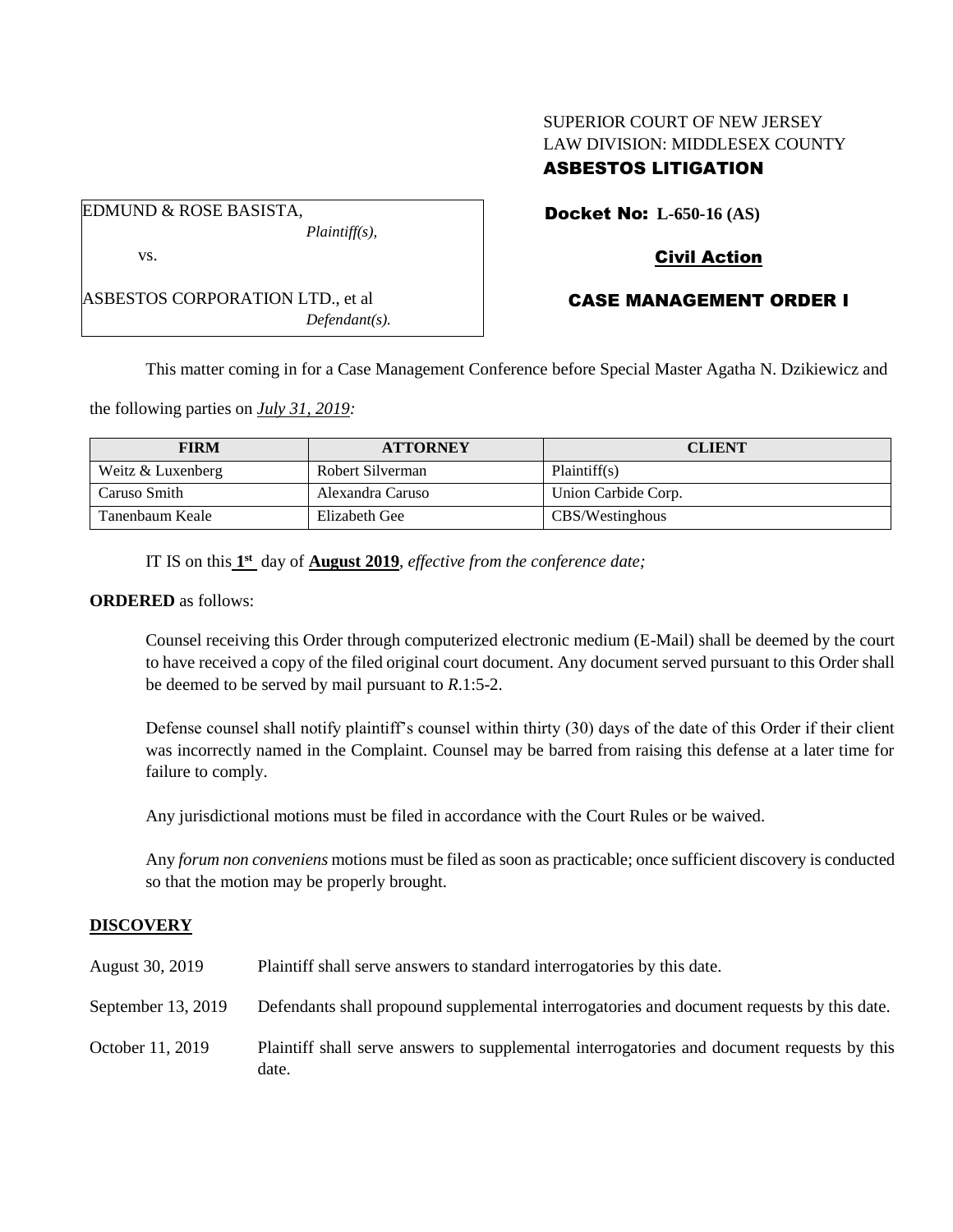October 31, 2019 Fact discovery, including depositions, shall be completed by this date. Plaintiff's counsel shall contact the Special Master within one week of this deadline if all fact discovery is not completed.

#### **EARLY SETTLEMENT**

November 8, 2019 Settlement demands shall be served on all counsel and the Special Master by this date.

### **MEDICAL EXPERT REPORT**

- August 30, 2019 Plaintiff shall serve executed medical authorizations (along with answers to interrogatories) by this date.
- November 15, 2019 Plaintiff shall serve medical expert reports by this date.
- November 15, 2019 Upon request by defense counsel, plaintiff is to arrange for the transfer of pathology specimens and x-rays, if any, by this date.
- January 31, 2020 Defendants shall identify its medical experts and serve medical reports, if any, by this date. In addition, defendants shall notify plaintiff's counsel (as well as all counsel of record) of a joinder in an expert medical defense by this date.

# **LIABILITY EXPERT REPORTS**

- November 15, 2019 Plaintiff shall identify its liability experts and serve liability expert reports by this date or waive any opportunity to rely on liability expert testimony.
- January 31, 2020 Defendants shall identify its liability experts and serve liability expert reports, if any, by this date or waive any opportunity to rely on liability expert testimony.

#### **SUMMARY JUDGMENT MOTION PRACTICE**

- November 8, 2019 Plaintiff's counsel shall advise, in writing, of intent not to oppose motions by this date.
- November 22, 2019 Summary judgment motions shall be filed no later than this date.
- December 20, 2019 Last return date for summary judgment motions.

#### **EXPERT DEPOSITIONS**

February 21, 2020 Expert depositions shall be completed by this date. To the extent that plaintiff and defendant generic experts have been deposed before, the parties seeking that deposition in this case must file an application before the Special Master and demonstrate the necessity for that deposition. To the extent possible, documents requested in a deposition notice directed to an expert shall be produced three days in advance of the expert deposition. The expert shall not be required to produce documents that are readily accessible in the public domain.

 $\_$  , and the set of the set of the set of the set of the set of the set of the set of the set of the set of the set of the set of the set of the set of the set of the set of the set of the set of the set of the set of th